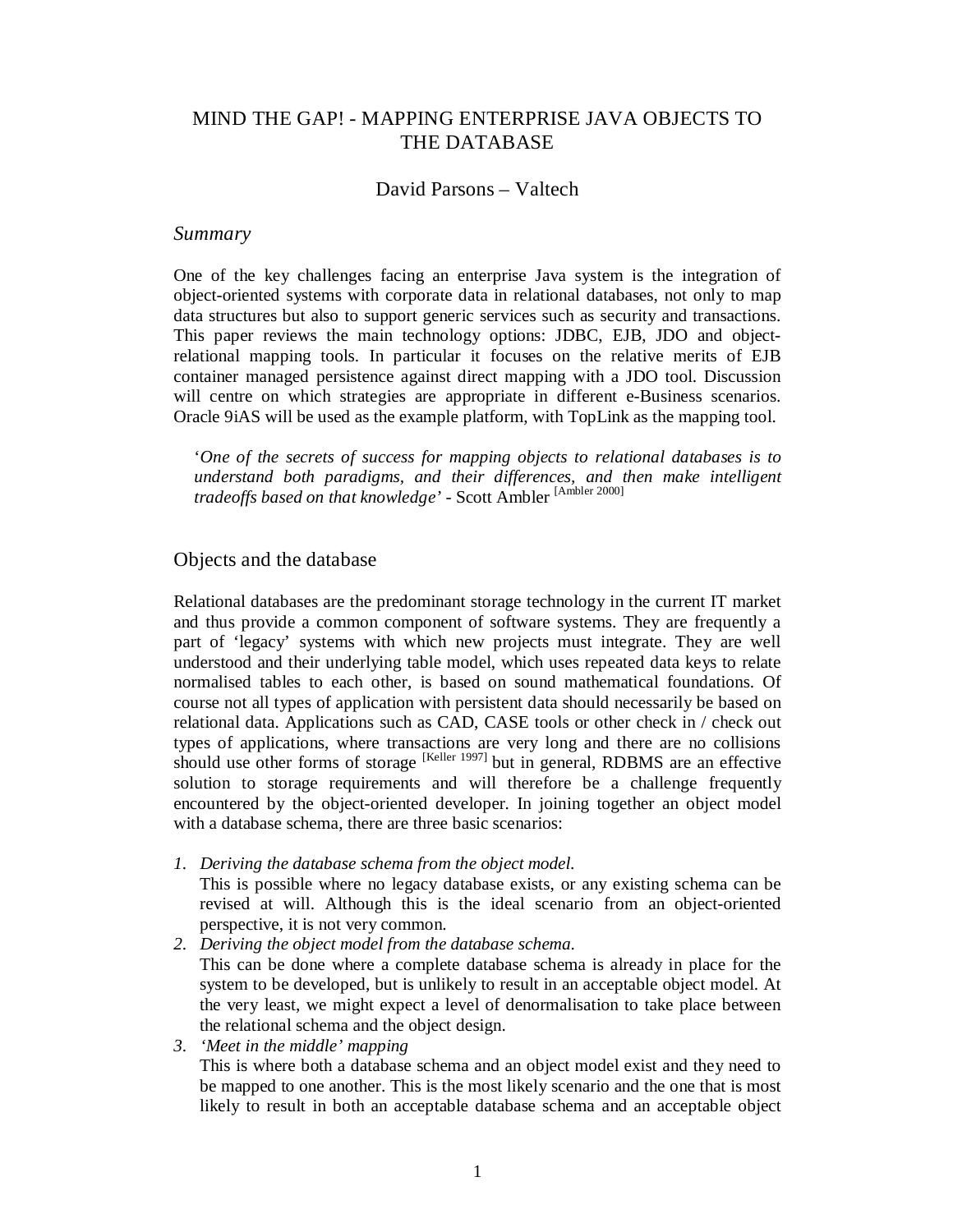model, (though there may well have to be some compromise in either or both of these).

Given the likelihood of having to support 'meet in the middle' mapping, developers need techniques and tools to join together two very different models, the objectoriented design and the relational schema. Since the beginnings of object-oriented programming, this has been a recurrent problem in making objects persistent, since relational database schemas do not map easily to an object-oriented view of a business model. Trying to bridge this gap without either understanding the issues or using appropriate tools can lead to unsatisfactory design and poor performance.

# The Object-Relational Impedance Mismatch

At first glance there seems to be a simple relationship between objects and rows in a database table. An object is defined by a class, which defines (among other things) the structure of its internal data. Similarly, a database table has a schema that defines its columns. An instance of a class (an object) contains data in the same way that a row (or tuple) contains data (Figure 1).



*Figure 1 – the relationship between classes and tables, objects and columns, fields and rows* 

However, although there are some apparent similarities between an object-oriented model and a database schema, there are many areas where there is not a particularly good fit between the two technologies. This is often known as the 'impedance mismatch'. This mismatch covers a number of problem areas:

- Unique object and table identifiers
- Mapping of data types
- Relationships and normalization
- Inheritance
- Operations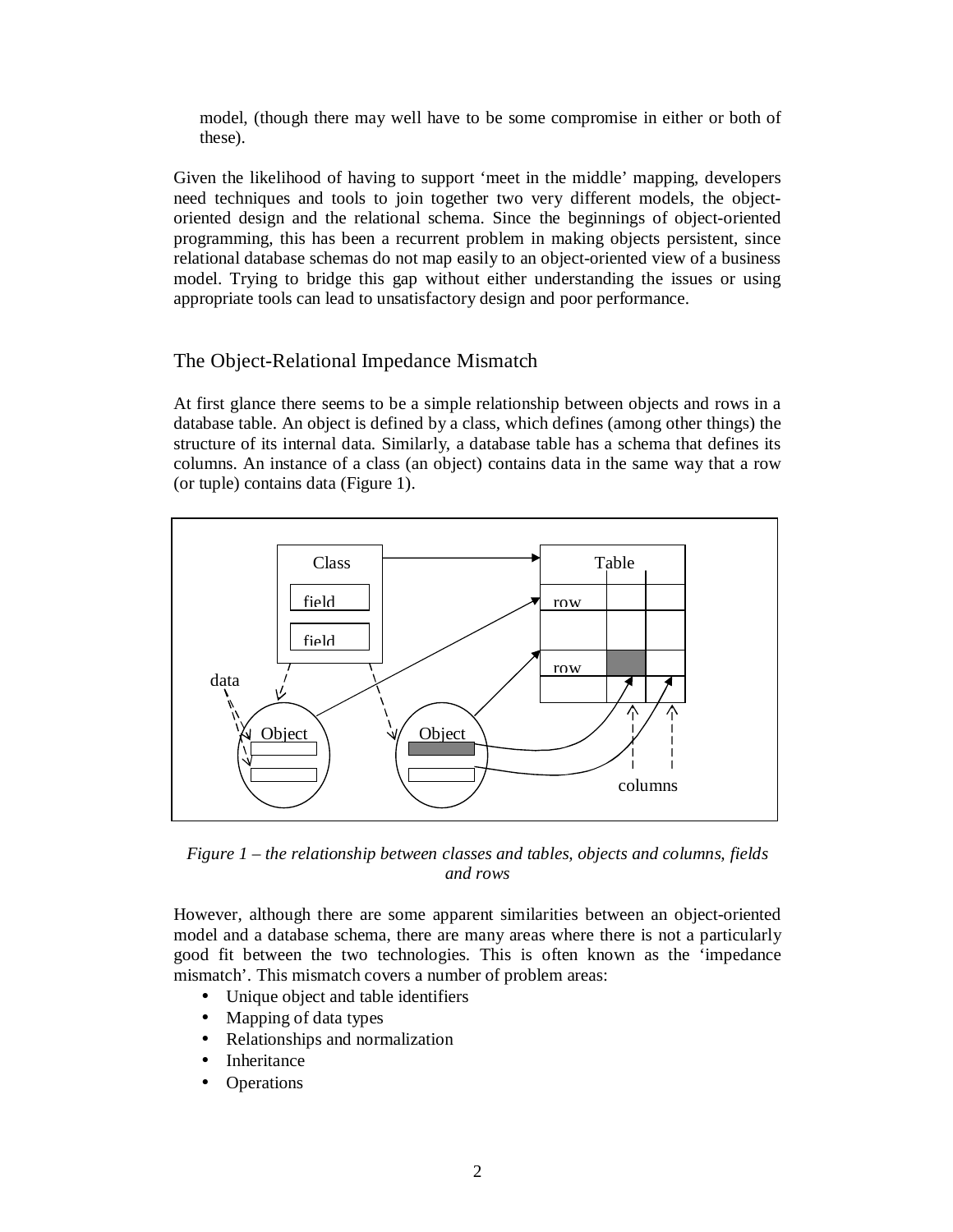#### *Unique object and table identifiers:*

Java objects in a virtual machine are identified by references that in effect represent the memory space that the object occupies at a particular time. Two objects can have identical state, but be differentiated by their memory location. Data in a database, however, must have unique key data. Therefore any attempt to persist objects in a database requires that they have unique object identifiers (OIDs), effectively key fields, and a suitable mechanism for generating these unique keys, typically integer based but in some cases including type identification. It should be noted that these keys should not have any relationship to the actual business data in the objects or tables, and need to be generated in such way that an appropriate level of uniqueness is achieved without excessive locks on the database  $[{\text{Ambler 2000}}]$ . Utilising the database to generate keys is probably the most effective solution, though it is proprietary and therefore not portable. Many other strategies exist, however, and have been documented elsewhere <sup>[Marinescu 2002]</sup>. It is up to the developer to select an appropriate strategy for the particular context in which they are working and to ensure that any persistable object is provided with a suitably unique and immutable key at the point of creation. Although such OID key fields are orthogonal to the object domain model, they could also be used in the object code in some circumstances to reduce memory consumption [Brown & Whitenack 1996] .

#### *Mapping of data types:*

Although simple data types have straightforward conversion mappings between Java and the database (e.g. String to VARCHAR and vice versa), more complex types do not have a natural mapping. For example, Boolean types in Java often have to be mapped to character or number based fields, and serialized Java objects are frequently stored as BLOBS or other binary representations such as LONG RAW, effectively losing their semantics. It is also sometimes necessary to use finer grained components in the database than those in the object model, so that one field of an object may have to be mapped to more than one column of a database table.

### *Relationships and Normalization:*

Objects that might be regarded as a single instance in an object model might be seen very differently in a normalised database schema. Whereas an object might maintain relationships using collections of objects, a database will need to use many tables and keys. What appears as a simple many to many relationship in an object model requires complex foreign key management in the database. There are different strategies to consider too, for example modelling one to many relationships can be done using either back pointers or a separate table. Alternatively a one to many relationship represented in an object model by a collection of references may simply be written to a single field as a serialized object. In all of these scenarios, the implementation of the object model must take account of the actual data representation in the database and handle type conversions and table navigation appropriately.

#### *Inheritance:*

Relational databases do not directly support inheritance, so objects that partake in an inheritance hierarchy have to be modelled indirectly in the database. There are a number of strategies to do this, each with their own advantages and disadvantages, but a common solution is to join multiple tables with common keys to represent the classes in the hierarchy. Although a reasonable design choice this can lead to poor performance, requiring other less elegant solutions [Brown & Whitenack 1996].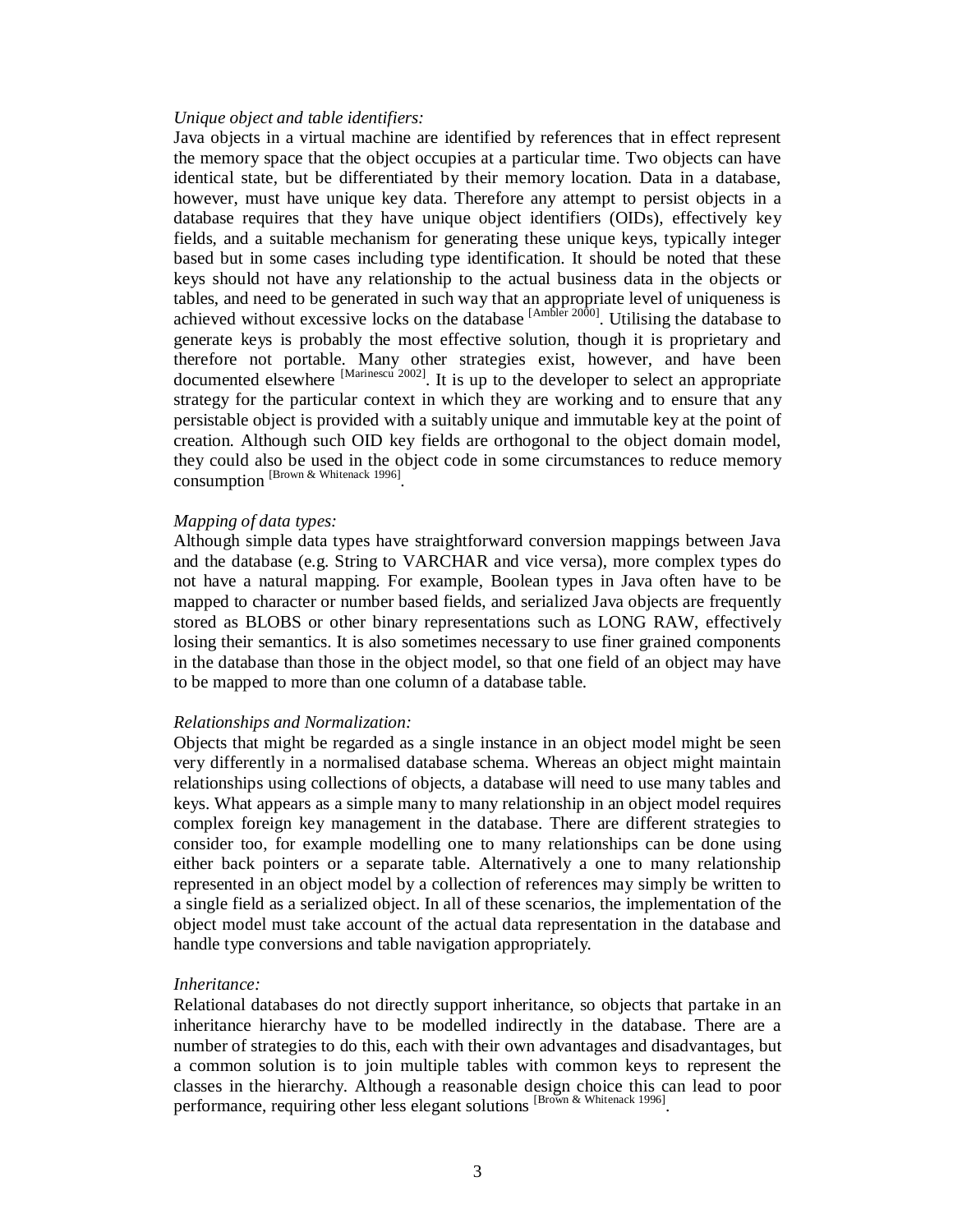### *Operations:*

Objects are inherently encapsulations of both process and data, with operations that relate specifically to the data in the object. In contrast, database operations such as stored procedures are not tied to particular object representations, so only the data from an object can be directly stored in a database, not its other characteristics. This usually means that objects can be aware of their data representation in the database but not vice versa: the object-relational metadata is not in the database but implicitly in the code or explicitly in code related descriptors such as XML files. This means that forward engineering a database schema from an object model is likely to be more successful than reverse engineering an object model from a database schema, since the reverse engineering provides no operational semantics for the objects thus derived.

## Technologies for Object-Relational mapping

There are a number of technologies for O/R mapping, which are more or less transparent depending on the level of tool support. We can categorise these into two approaches: custom written persistence using JDBC on an ad-hoc, per-application basis, or transparent persistence using some mapping payer between client code and the persistence layer. The implementation of such a persistence layer can be based on proprietary development, a third party tool and/or recognised standards supported by multiple vendors.

### *JDBC:*

JDBC is an API for Java that provides a SQL call level interface to an RDBMS. Although this is perfectly adequate for simple database access, particularly where most access is read only, it is not the best solution for more complex systems. Because all that it allows us to do is to execute SQL against the database and receive rows in result sets, we have to make our own semantic connections between our object model and this data. For example, to persist a 'Module' object to the database using JDBC we might set up a Java PreparedStatement coding the basic framework of a SQL INSERT statement:

```
PreparedStatement writeModule = connection.prepareStatement 
 ("INSERT INTO MODULE VALUES (?,?,?,?,?)");
```
Into this PreparedStatement we would then need to transfer data from an object, one field at a time, for example (using an object called module1):

```
writeModule.setInt(1, module1.getModuleID());
```
Then, finally, the update statement can be executed:

```
writeModule.executeUpdate();
```
Even for trivial mappings between objects and the database, writing JDBC is a laborious task, even more so where mappings are complex. It is likely that hand coding the persistence layer to translate between objects and relational data will take up to 30 or 40% of the project development time  $[WebGain 2001]$ , and is not a simple task. The developer has to overcome all the problems of impedance mismatch and ensure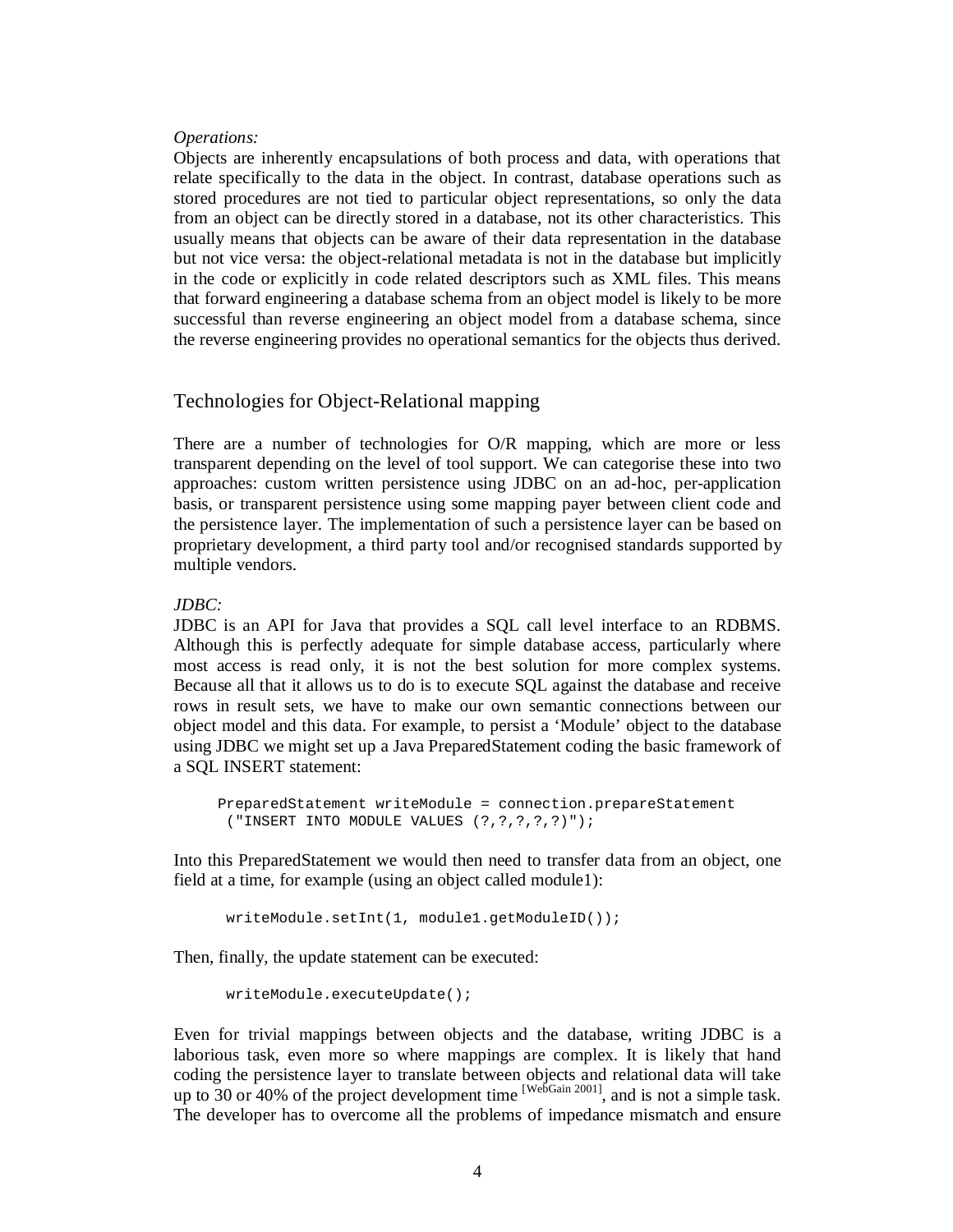that the resulting system is performant and transactionally robust. In addition, the direct exposure of SQL statements in Java source code means that the Java application layer is tightly coupled to the particular SQL syntax set of the database that it is accessing. Any changes to the database platform propagate directly into the Java code, requiring maintenance and recompilation. Many project teams have tried and failed to produce an industrial strength persistence layer using a call level interface such as JDBC.

### *Transparent persistence:*

This is any technology that hides the call level interface behind a higher level API. There are many technologies that provide for transparent persistence and provide a range of services. In particular, we expect a reduction in the amount of code required to manage the persistent objects [Barry & Stanienda 1998] , and in many cases an improvement in performance due to features such as caching. Transparent persistence mechanisms come in four general forms:

- 1. Custom written persistence layers, typically based on wrapping JDBC
- 2. Proprietary persistence tools
- 3. Entity Enterprise Java Bean (EJB) container manager persistence tools
- 4. Java Data Objects (JDO) compliant persistence tools

These vary in a number of ways, for example in simplicity of use, level of intrusion into the business code and support for infrastructure services such as transactions.

The core services of a persistence layer can be summarised in a short list [Kruszelnicki 2002] :

- Create, read, update and delete operations on objects
- Support for transactions (start, commit, rollback)
- Management of object identity
- Caching
- Creating and executing queries

### *Custom written persistence layers:*

Writing a persistence layer is a challenging task, though the JDBC API does provide the necessary support for queries, result sets, stored procedures and transactions. In addition, the JDBC 2.0 APIs include support for enterprise level database access including connection pools and data sources for scaleable distributed access. Custom written persistence layers can result in much greater reuse of persistence code across applications within an organisation, and are preferable to the constant rewriting of JDBC code for standard actions. The difficulties tend to arise where there is a great deal of write and update behaviour that requires sophisticated transaction management, and in maintaining performance for high demand systems. Transactions must be handled at the code level, and there is no intrinsic caching behaviour in the JDBC APIs. For areas that go beyond the basic JDBC APIs, such as distributed transactions, the persistence layer will have to call out to other services. Depending on the nature of the system, Keller and Coldeway estimate a required development effort of between .5 and 35 person years for a relational database access layer [Keller & Coldeway

<sup>1997]</sup>. Because of the complexity of an enterprise persistence layer, and the fact that any such effort is to a large extent reinventing the wheel, it is not a recommended strategy, and many developers have looked to third parties to provide persistence tools that can increase productivity, reliability and performance.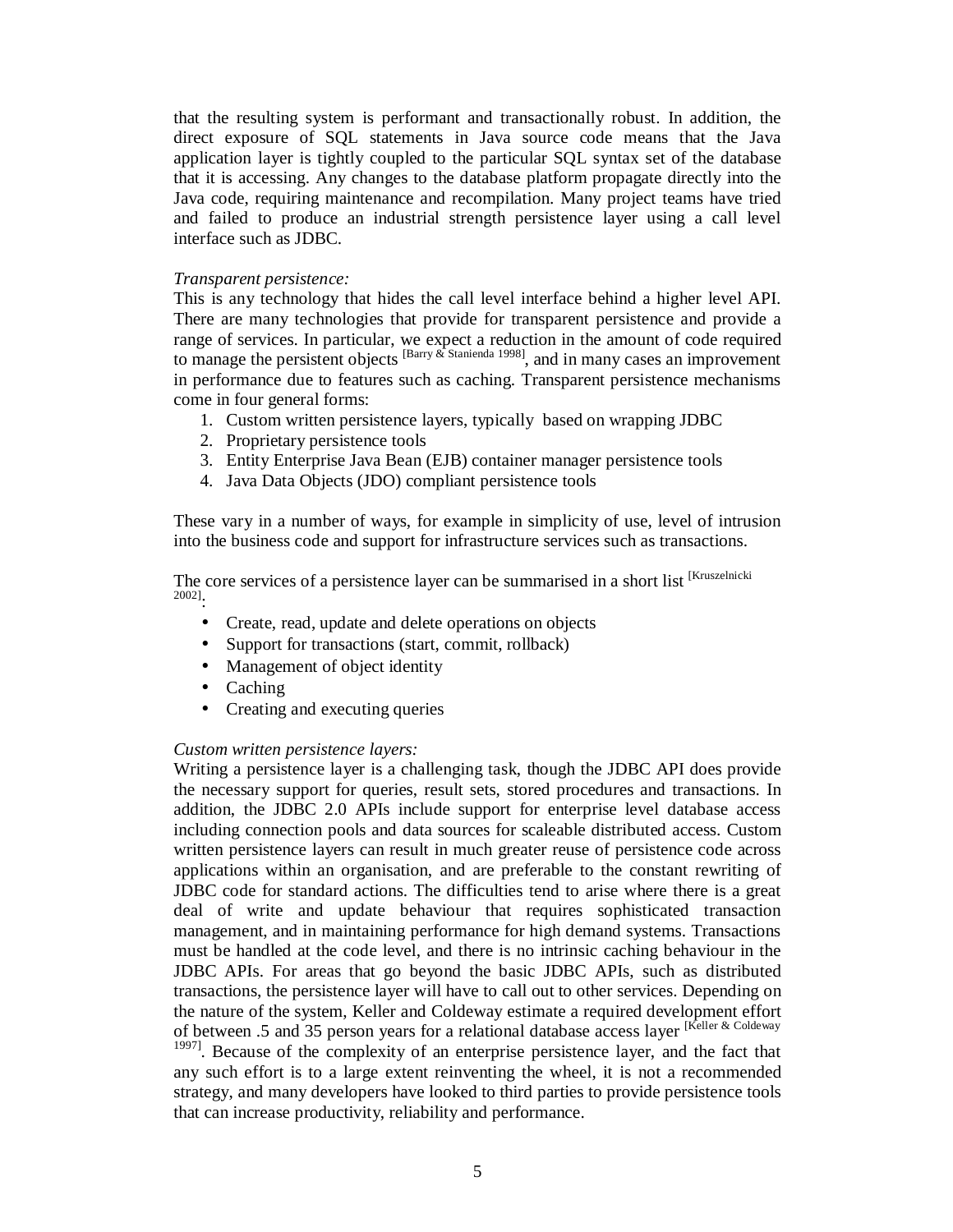### *Proprietary persistence tools:*

Since the beginnings of the widespread adoption of object-oriented technology in the later 1980s, there have been many tools developed to provide object persistence. These have been typically either object-oriented databases or object relational mapping tools, though mappings to many other forms of persistence, including flat files and legacy EIS, have been built. Early versions of these tools were typically for C++ or Smalltalk, but the rise of Java has seen this language become the focus of persistence tools in recent years. Tools that began life as Smalltalk mapping tools (such as TopLink) or C++ based object-oriented databases (such as POET) have been reapplied to the Java field. These tools generally provide sophisticated support for object persistence, including transaction management and, where appropriate, visual mapping editors. TopLink, for example has a visual mapping editor (the Mapping Workbench) that generates XML metadata to represent the relationships between objects and the database (Figure 2).



*Figure 2: The Toplink Mapping Workbench* 

Using a mapping tool such as TopLink means that the Java layer of the system can be much more object-oriented than JDBC code, transparently rendering Java objects persistent with a few lines of code. For example, we can transactionally write an object to the database with a TopLink unit of work without needing to change the object or write SQL code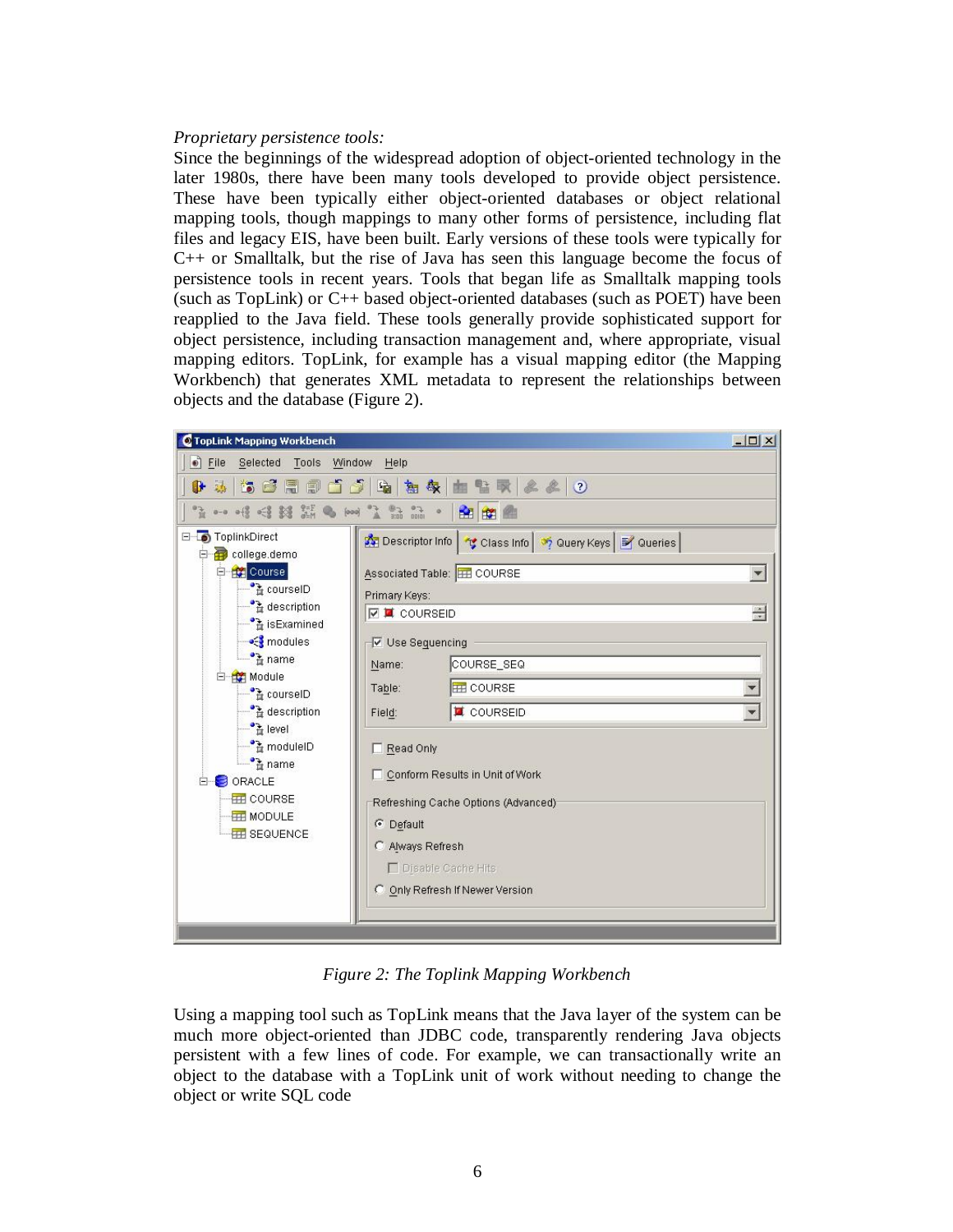```
UnitOfWork unitOfWork; 
unitOfWork = session.acquireUnitOfWork();
Course tempCourse = (Course)unitOfWork.registerObject(course1); 
unitOfWork.commit();
```
Although these tools have been very productive in individual projects, their major drawback is their propriety nature. No two products work in the same way and therefore they all have the problem of vendor lock in. Because they generally involve some kind of intrusion into the code itself, even if this is just a few lines, they complicate any attempt to port an application to another platform or persistence mechanism. For this reason, more standardised forms of persistence such as entity beans and JDO have gained popularity.

#### *Entity EJB container manager persistence:*

The enterprise Java Beans specification  $[Sum 2001]$ , currently at version 2.0, includes options for both custom written persistence using JDBC (or other APIs) and container manager persistence for entity beans. This specification includes object relational mapping, relationships, transactions and security. Much of the persistence configuration is expressed not in code but in XML metadata, which is used by the EJB container to generate appropriate persistence code. The main advantages of using this mechanism are that it is standard (so entity beans can be moved between different EJB containers) and that it enables the container vendor to provide persistence services such as caching and database failover, which are transparent to the application developer. Once a client has accessed an EJB then the code to manipulate the object is very similar to standard Java. Only acquiring references to objects is unlike standard Java, making use of remote stubs bound into JNDI and 'create' and 'find' methods based on the Factory Method pattern [Gamma et al 1995]

```
Context ctx = new InitialContext(env);SequenceHome sequenceHome = 
      (SequenceHome)ctx.lookup("Sequence"); 
Sequence sequence = sequenceHome.findByPrimaryKey 
      (new SequencePK("COURSE_SEQ")));
```
However, although client code is relatively transparent the building of EJBs themselves is tightly coupled to the EJB framework, and requires adherence to a range of patterns and idioms that are unlike standard object development. In addition, EJB development means having to write as much information into XML deployment descriptors as Java code. Although there are usually tools to do this their functionality is by no means consistent across platforms.

There are also some drawbacks to this approach that mean it is not the holy grail of standardisation and portability. The specification does not cover all aspects of persistence, so some parts of the metadata are not standard. This complicates portability between different containers. Also, the current specification does not cover all possible types of mapping, so that vendors vary on the levels of mapping support that they provide with their container tools. Further, the EJB specification may be supported at different version levels by different application servers, so that we cannot, for example, port an EJB 2.0 application to a server that only supports the EJB 1.1 specification.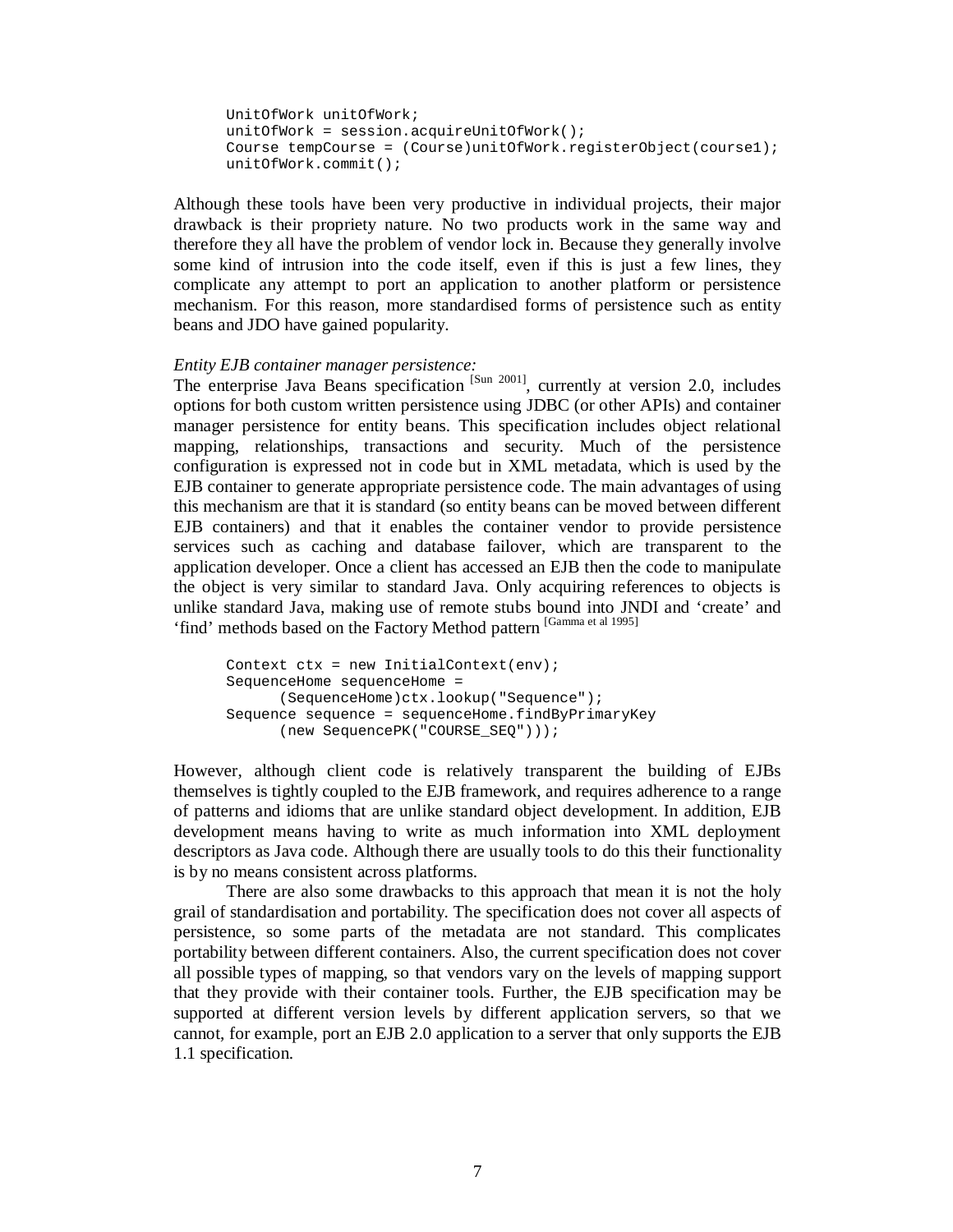#### *Java Data Objects (JDO):*

JDO is a standard Java specification for a transparent persistence API, based partly on the Object Data Management Group's (ODMG) Java data binding specification, which is part of a wider multi-language specification that has been in development since 1993. JDO APIs are designed to make object persistence as non-intrusive as possible, so that the code of the objects themselves does not have to contain any persistence related syntax. In terms of client code, we might expect JDBC code to be three times as long as its JDO equivalent  $\frac{Kruszelnicki 2002}{R}$ . However, use of JDO is not entirely transparent, with specific operations having to be performed to explicitly persist and read objects to keep them in synch with the database.

```
JDOPersistenceManagerFactory factory = 
      new JDOPersistenceManagerFactory(session); 
PersistenceManager manager = factory.getPersistenceManager(); 
Course course1 = new Course();
course1.setxxx // etc.. 
manager.makePersistent(course1);
```
An important aspect of JDO is that is does not assume any particular type of data store is being used for object persistence. Whereas the vast majority of EJB persistence tools assume that entity beans will map to a relational database, JDO tools can map to different types of database or any other system that maintains data, indeed an application written using JDO could be transparently ported from one storage technology to another, or between Enterprise Information Systems, without affecting client code. It should be noted however that specific JDO implementations tend to map to one particular type of storage technology, so that one might use O/R mapping while another might use an ODBMS. Porting from one storage format to another would typically involve migrating to a different JDO implementation rather than reconfiguring the existing one. Also, although managed JDO implementations can theoretically wrap a J2EE connector architecture mapping to a range of back end system, the practicability of this depends entirely on specific implementations. The JDO specification is still in a relatively early stage of development, and leaves much unspecified, or makes general suggestions to vendors as to how certain features of the spec might be implemented. JDO works on two level, managed and unmanaged. Unmanaged JDO code is where the JDO implementation is working as a stand-alone tool to expose an API to client code, which provides persistence. A managed JDO implementation works within an application server container to integrate with its services such as security and transaction support. In a J2EE server, JDO is expected to integrate with the J2EE Connector Architecture (J2EE CA) to provide integrated persistence. This may be to database resources or to other systems that provide persistent data. A managed JDO system would provide transparent access to multiple types of data, giving a standard API for accessing multiple back end systems.

### Selecting persistence strategies

The various options for object persistence each have their own advantages and disadvantages, and which strategy to choose depends on the context of a given project. For small-scale systems where the database schema is very stable, custom written JDBC code may be appropriate. It is lightweight in that it does not require any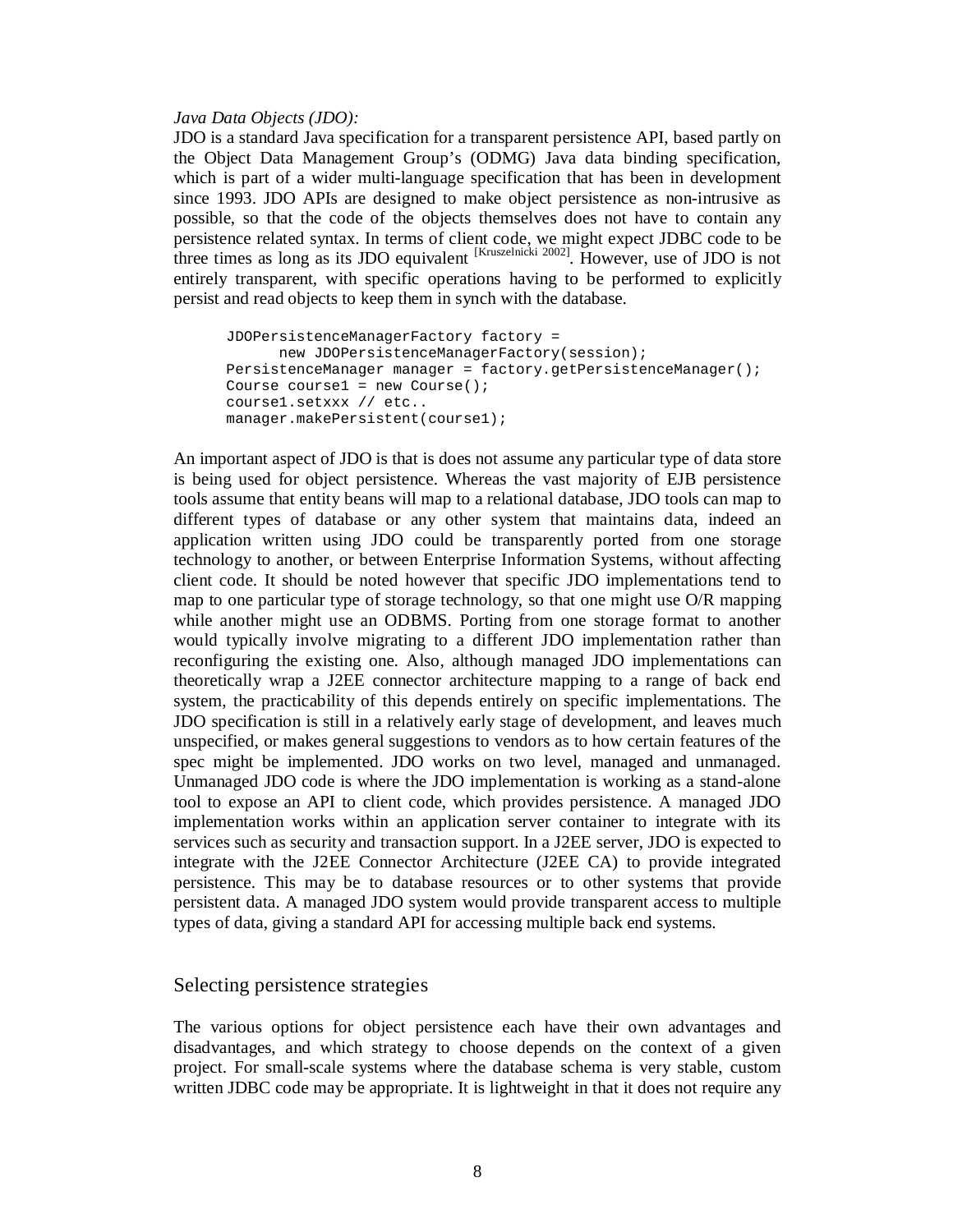third party infrastructure and does not involve the purchase of extra tools, since the JDBC APIs are part of the standard JDK.

Where database schemas are subject to change, and/or a system requires more complex mappings than simple types, some kind of mapping tool will pay off in terms of development time, robustness and maintainability. In particular, systems that extract the mapping into metadata that is manipulated using graphical tools are much easier to maintain and modify than hand written JDBC code.

EJBs are highly scaleable components that provide for standardised distribution and infrastructure, including transactional and security support. For largescale enterprise systems they are frequently the best solution, being designed for component architectures where developers, assemblers and deployers may be working separately and where scalability is essential.

JDO has yet to prove itself in the marketplace, but offers a standard API for persistence that may span multiple data sources. Where it is necessary to integrate non RDBMS systems in to a persistence architecture, JDO may well offer an ideal way of abstracting out the client API from the underlying systems.

### *Combining strategies:*

Although we have discussed the various persistence options as separate approaches, there are many ways in which they can be used together. For example, the Bi Modal Data Access pattern <sup>[iPlanet 2002]</sup> suggests that we can combine lightweight JDBC code (for example in JSP tag libraries) for read operations, with EJBs for transactional write and update operations. Tools such as O/R mapping tools or JDO implementations can be integrated with application servers, so that TopLink for example can be used as a persistence mechanism within an EJB container. JDO systems can similarly run in managed mode in a server and integrate with the server's infrastructure services. Figure 3 summarises the various options that might be considered for a hybrid persistence architecture.



*Figure 3: Options for persistence mechanisms in enterprise architectures*